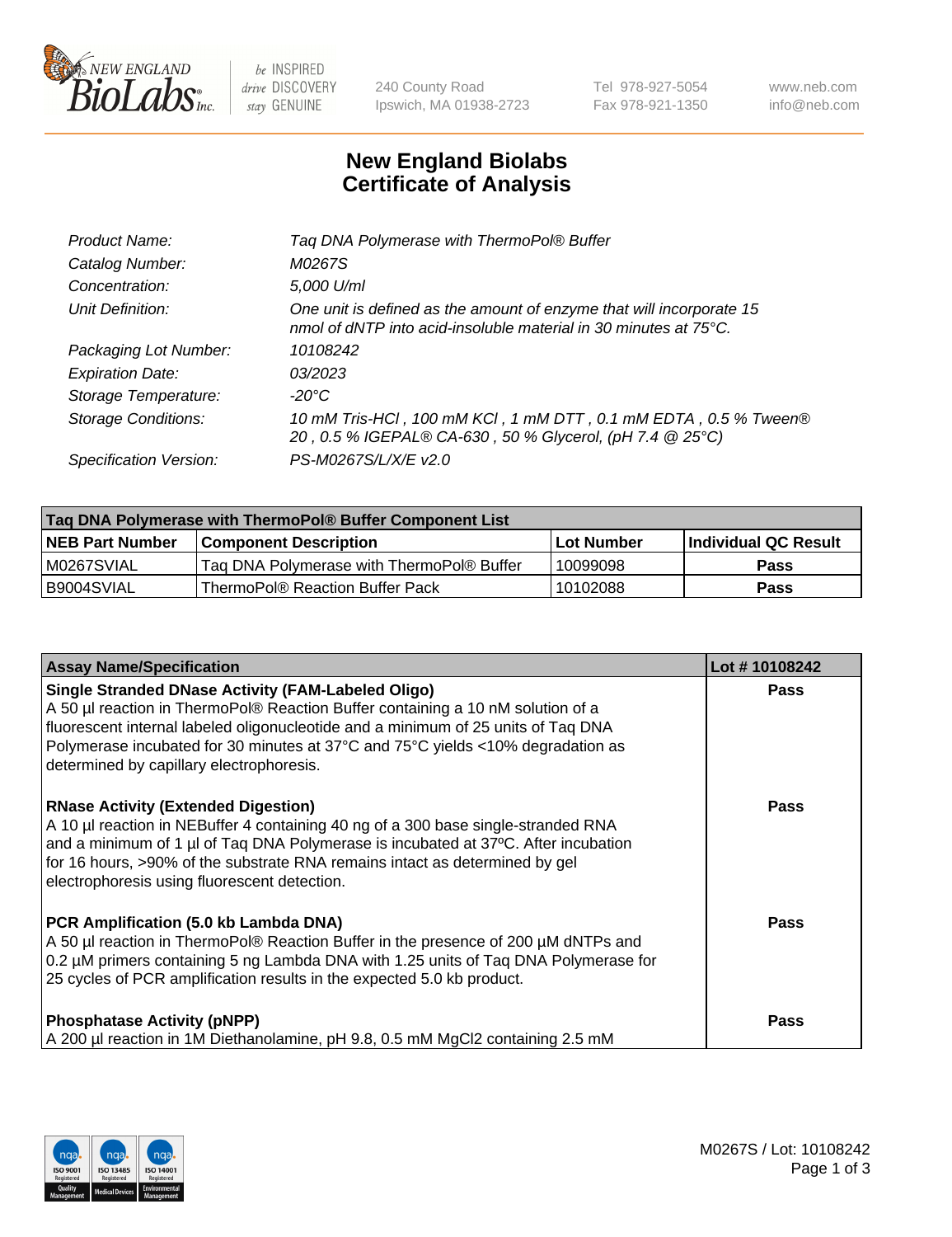

be INSPIRED drive DISCOVERY stay GENUINE

240 County Road Ipswich, MA 01938-2723 Tel 978-927-5054 Fax 978-921-1350

www.neb.com info@neb.com

| <b>Assay Name/Specification</b>                                                                                                                                                                                                                                                                                                                                                                                      | Lot #10108242 |
|----------------------------------------------------------------------------------------------------------------------------------------------------------------------------------------------------------------------------------------------------------------------------------------------------------------------------------------------------------------------------------------------------------------------|---------------|
| p-Nitrophenyl Phosphate (pNPP) and a minimum of 100 units Taq DNA Polymerase<br>incubated for 4 hours at 37°C yields <0.0001 unit of alkaline phosphatase activity<br>as determined by spectrophotometric analysis.                                                                                                                                                                                                  |               |
| <b>Non-Specific DNase Activity (16 Hour)</b><br>A 50 µl reaction in NEBuffer 2 containing 1 µg of T3 or T7 DNA in addition to a<br>reaction containing Lambda-HindIII DNA and a minimum of 5 units of Taq DNA<br>Polymerase incubated for 16 hours at 37°C results in a DNA pattern free of<br>detectable nuclease degradation as determined by agarose gel electrophoresis.                                         | Pass          |
| <b>Endonuclease Activity (Nicking)</b><br>A 50 µl reaction in ThermoPol® Reaction Buffer containing 1 µg of supercoiled<br>PhiX174 DNA and a minimum of 20 units of Taq DNA Polymerase incubated for 4 hours at<br>37°C and 75°C results in <10% conversion to the nicked form as determined by agarose<br>gel electrophoresis.                                                                                      | Pass          |
| <b>qPCR DNA Contamination (E. coli Genomic)</b><br>A minimum of 5 units of Taq DNA Polymerase is screened for the presence of E. coli<br>genomic DNA using SYBR® Green qPCR with primers specific for the E. coli 16S rRNA<br>locus. Results are quantified using a standard curve generated from purified E. coli<br>genomic DNA. The measured level of E. coli genomic DNA contamination is ≤ 1 E. coli<br>genome. | Pass          |
| <b>Protein Purity Assay (SDS-PAGE)</b><br>Taq DNA Polymerase is ≥ 99% pure as determined by SDS-PAGE analysis using Coomassie<br>Blue detection.                                                                                                                                                                                                                                                                     | Pass          |

This product has been tested and shown to be in compliance with all specifications.

One or more products referenced in this document may be covered by a 3rd-party trademark. Please visit <www.neb.com/trademarks>for additional information.